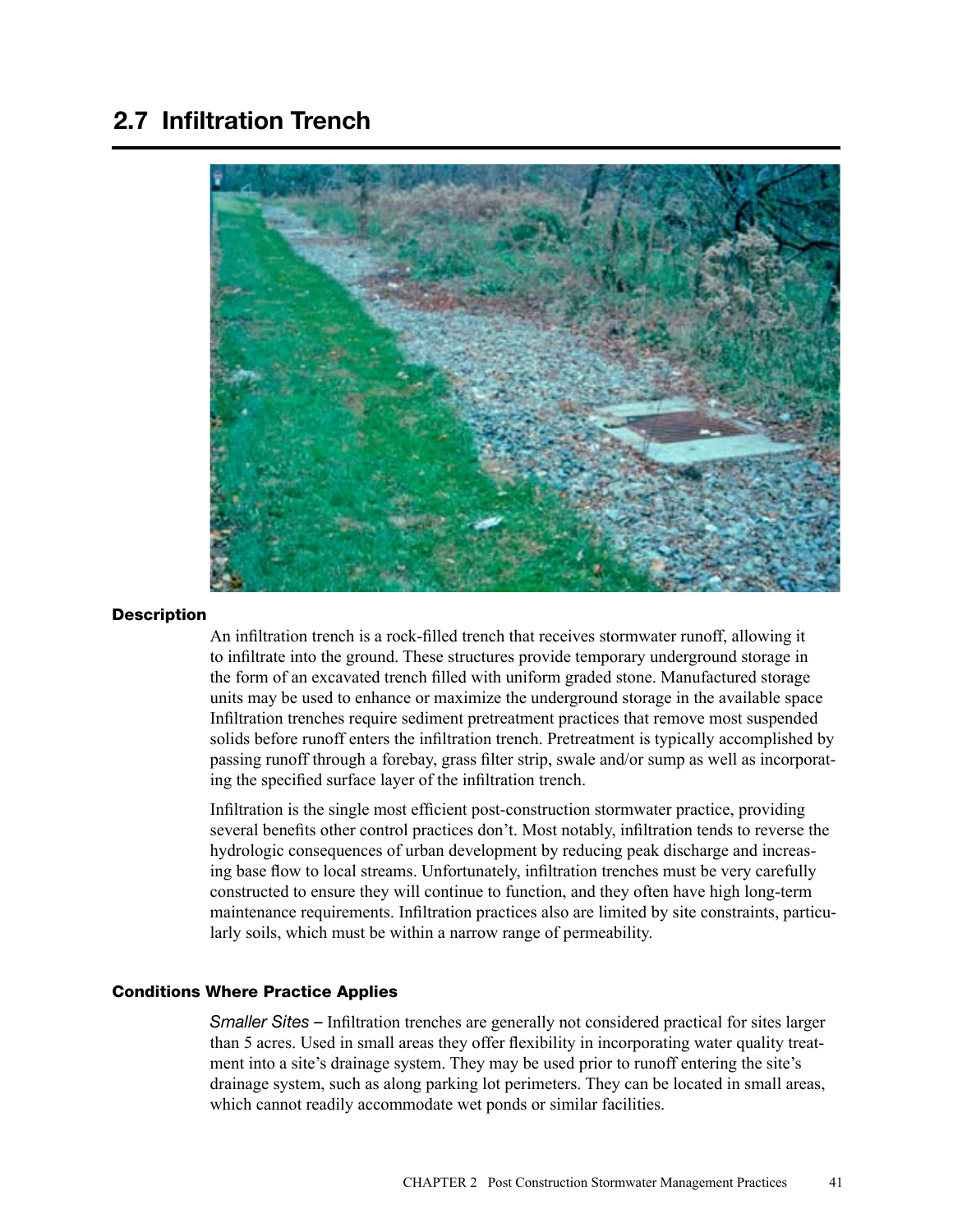*Soil Hydraulic Conductivity* – Hydraulic conductivity describes the ability of water to move through a soil. Hydraulic conductivity should be at least 0.5 in/hr. These rates represent saturated soil conditions, not dry conditions. Rates slower than this will lead to unreasonably large trench sizes that are prone to failure. Infiltration trenches located in gravelly soils or coarse sands (typically sites with  $K$ sat > 4 in/hr) will not provide adequate runoff treatment and protection against groundwater contamination. Trenches should not be constructed in fill. On-site evaluation of soil parameters related to hydraulic conductivity and groundwater by a trained professional is recommended.

*Industrial or Other Areas of Potential Ground Water Contamination –* This practice should not be used in heavy industrial developments, areas with chemical storage, pesticide storage or fueling stations.

*Stable Slope –* Trenches should not be used in slip prone areas where they may cause slope instability.

*Hydrologic Recharge –* Infiltration practices help reduce runoff and may help support recharge of groundwater and baseflow to streams. This practice may be a particularly desirable option when the receiving stream is a cold water habitat.

## Planning Considerations

*Sediment Clogging –* The principle threat to infiltration trenches and a common reason for their failure is sediment clogging of the permeable soil layer. An effective pretreatment (sediment trapping) system is an essential part of all infiltration trench designs. Vegetated swales, buffer strips or sediment settling ponds should be planned so that most sediment is removed from runoff prior to reaching the infiltration trench. Additionally infiltration trenches may not be installed until disturbance from construction has ended and soils are stabilized.

*Groundwater Protection –* Precautions must be taken to guard against the facility introducing contaminants into water supply aquifers. Excessively permeable soils will not effectively stop pollutants and should not be used for infiltration practices Infiltration trenches should be used with caution in well-head protection areas, i.e., areas of the state where the public water supply comes from ground water. At a minimum, infiltration structures should not be located within 100 feet of an active water supply well. A minimum vertical separation of 3 feet between the bottom of the infiltration trench and the seasonal high water elevation of the ground water must be maintained, although larger separations are recommended where achievable. Normally, infiltration through soil is a highly effective and safe means of removing pollutants and protecting groundwater from contamination. Removal mechanisms involve sorption, precipitation, trapping, and bacterial degradation or transformation and are quite complex.

*Considerations for Cold Climates –* The design volume of the infiltration trench may need to be increased in order to treat snowmelt. In addition, if the practice is used to treat roadside runoff, it may be desirable to divert flow around the trench in winter to prevent infiltration of chlorides from road salt. Finally, a minimum setback of 20 feet from road subgrade is required to ensure that the practice does not cause frost heaving.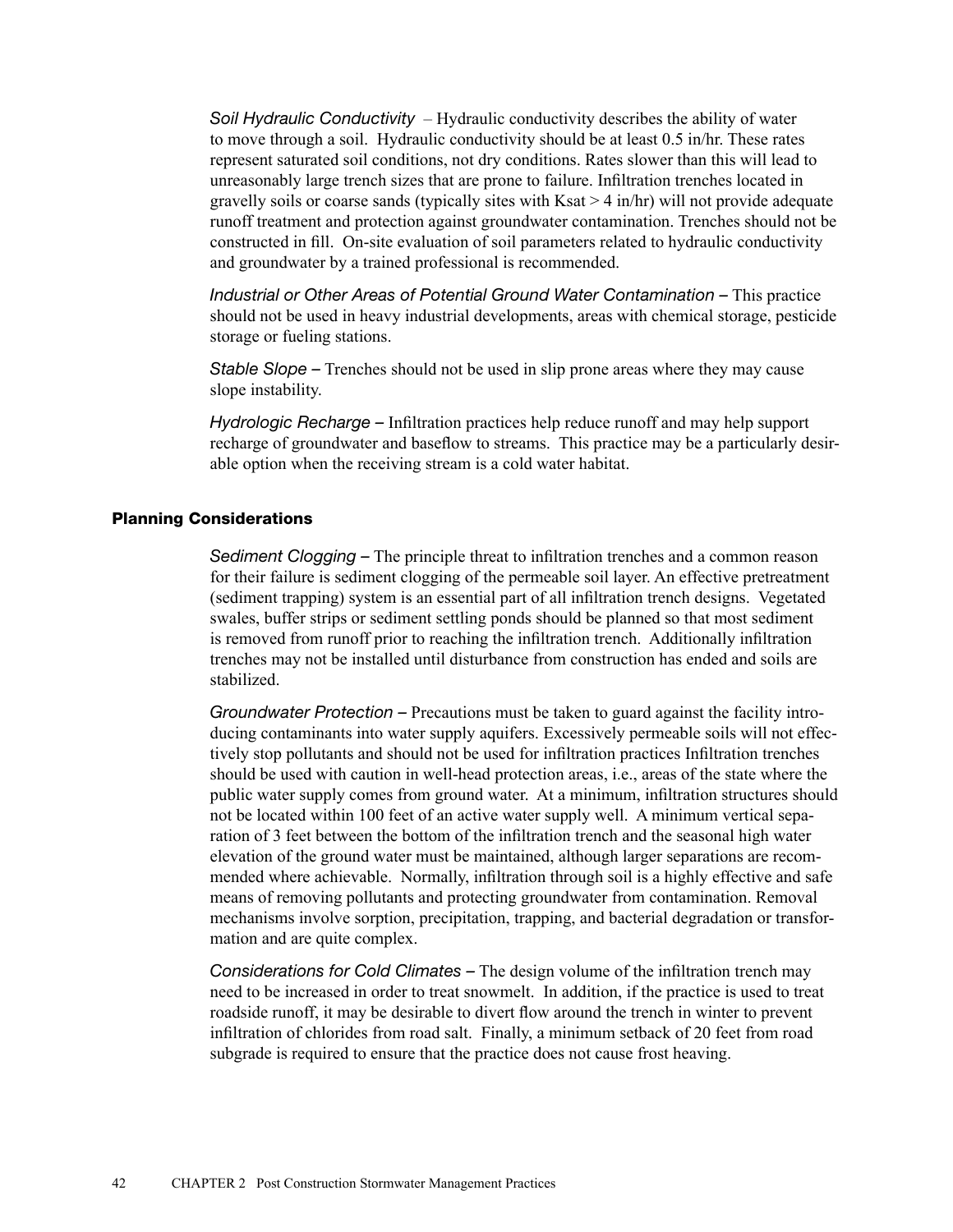## Design Criteria

*Diversion –* Storm water runoff should be directed to the infiltration trench via dispersed sheet flow wherever possible. A grass filter strip of at least 25 feet must precede the infiltration trench in these situations. Where runoff is directed to the infiltration trench as concentrated flow (via a swale, storm sewer or other discrete conveyance), the infiltration trench must be designed "off-line" such that flows in excess of the Water Quality Volume (WQv) are diverted around the infiltration trench.

In addition, a diversion that allows the trench to be bypassed when the pretreatment system becomes clogged or otherwise fails should be included in the design. This can be accomplished by providing a drain valve.

*Soil Hydraulic Conductivity* – Soil infiltration rates within the trench must be greater than 0.50 in/hr. The soil should have no greater than 20 percent clay content and less than 40 percent silt/clay content.

Soils that meet the required infiltration rates and are potentially suitable for the installation of infiltration trenches can be found in Appendix E. However, do not use this or county soil surveys to determine final suitability. Site-specific soil tests should be performed to confirm that the hydraulic conductivity falls within the required range. A certified Soil Scientist or other trained professional shall perform one test hole per 5000 square feet of infiltration trench area, with a minimum of two borings within the planned facility location. This evaluation shall include an evaluation of the normal and seasonal high groundwater levels.

*Pretreatment* – The potential for failure of infiltration practices due to clogging by sediments is high. Failure will result if sediment is not trapped before runoff enters the trench. Thus, it is imperative that the facility design includes a durable, maintainable pretreatment system for removing sediment from stormwater before the trench. This is accomplished by pretreatment options before runoff enters the infiltration trench such as forebay, filter strip, swale or deep sump trap and the proper surface layer of the infiltration trench. Where infiltration trenches collect rooftop runoff (with drainage areas of 1 acre or less) pretreatment can be accomplished by providing a deep sump trap with a permanent pool between downspouts and the infiltration trench (Fig 2.7.1). The trap must be accessible, but sealed tightly so that it does not become a breeding ground for mosquitoes.



Figure 2.7.1 Underground pretreatment facility and infiltration trench for treating rooftop runoff.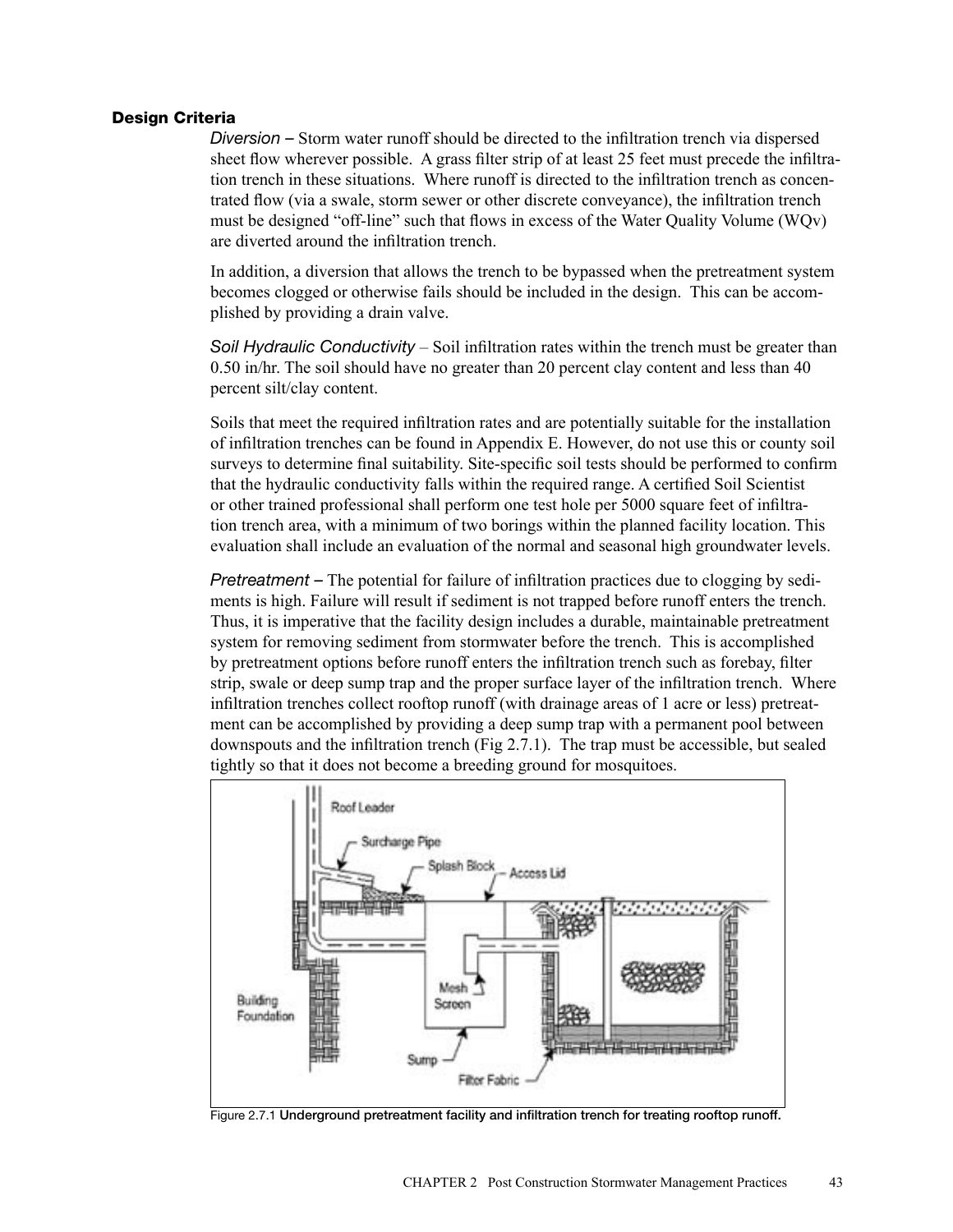*Sizing the Pretreatment Facility –* See the criteria for pretreatment practices that are also contained within Chapter 2 of this manual.

*Exit Velocity from Pretreatment Facility –* The velocity of runoff as it exits from the pretreatment device must be non-erosive.

*Drain Time Requirements –* The practice should be designed to infiltrate the Water Quality Volume (WQv, see page 30 of this chapter) in 24 to 48 hours. Flows in excess of the WQv are to be diverted around the trench.

*Dimensions –* The dimensions of the storage reservoir (infiltration trench) are made by fitting the length, width and depth into a configuration, which satisfies drain time and storage volume requirements. The trench dimensions shall be sized by accepted engineering methods such as those outlined below:

*1. Determine Initial Storage Depth –* The bottom of the infiltration trench must be deeper than 2 feet to avoid freezing and shallow enough to leave at least 2 feet between the seasonal high-water table or bedrock and the trench bottom. Soil morphology also must be considered in determining the dimensions of the storage reservoir to utilize the optimum horizons or strata. The presence of a thin, slowly permeable soil horizon may require a trench depth which completely penetrates into more permeable underlying material. Long trenches may need to be curved parallel to the topographic contour in order to keep the trench bottom elevation within the optimal depth in the soil profile.

*2. Determine Area of Trench Bottom –* The bottom of the trench is to be completely flat so as to allow runoff to infiltrate through the entire surface. The minimum infiltration area  $(A_{\text{inf}})$  at the bottom of the excavated trench must meet the two following criteria:

(1) Minimum infiltration area  $A_{\text{inf}}$  > 0.05  $*$   $A_{\text{imn}}$ 

Where:  $A_{\text{inf}} = \text{minimum area of the bottom of the trend (ft}^2);$  $A_{\text{imp}}^{\text{m}}$  = impervious area within the drainage area (ft<sup>2</sup>)

(2) Minimum infiltration area  $A_{inf} \geq WQv/(Kfs * td)$ 

Where:  $A_{\text{inf}} = \text{minimum area of the bottom of the trend (ft}^2);$ 

- $\overline{WQ_y}$  = Water Quality Volume (ft<sup>3</sup>) (Trench volume less stone volume);
- $Kfs =$  field saturated hydraulic conductivity of the underlying soil (in/hr or ft/hr) (Soil infiltration rate at trench bottom);

td = drawdown or drain Time (hr) (Must be  $\leq$  48 hours)

The excavated volume of the trench is the  $WQ_v$  divided by porosity or the void space of the stone.

*Determine Length and Width –* A long, narrow trench is less affected by water table mounding. If depth to seasonal high-water table or bedrock is within 5 feet of the trench bottom, it is advisable to design the trench as long and narrow as possible. Otherwise, the configuration of the trench is not restricted and is only limited by site design constraints.

*Stone –* The infiltration trench is filled with clean, washed uniform, open graded aggregate. Stone with a diameter of between 1 and 3 inches should be used.

*Geotextile –* The sides and top of the trench must be lined with a non-woven geotextile to restrict the amount of sediment entering the structure. The top layer of the geotextile should be covered by 6-to-12 inches of smaller sized gravel (0.75-inch diameter). This top layer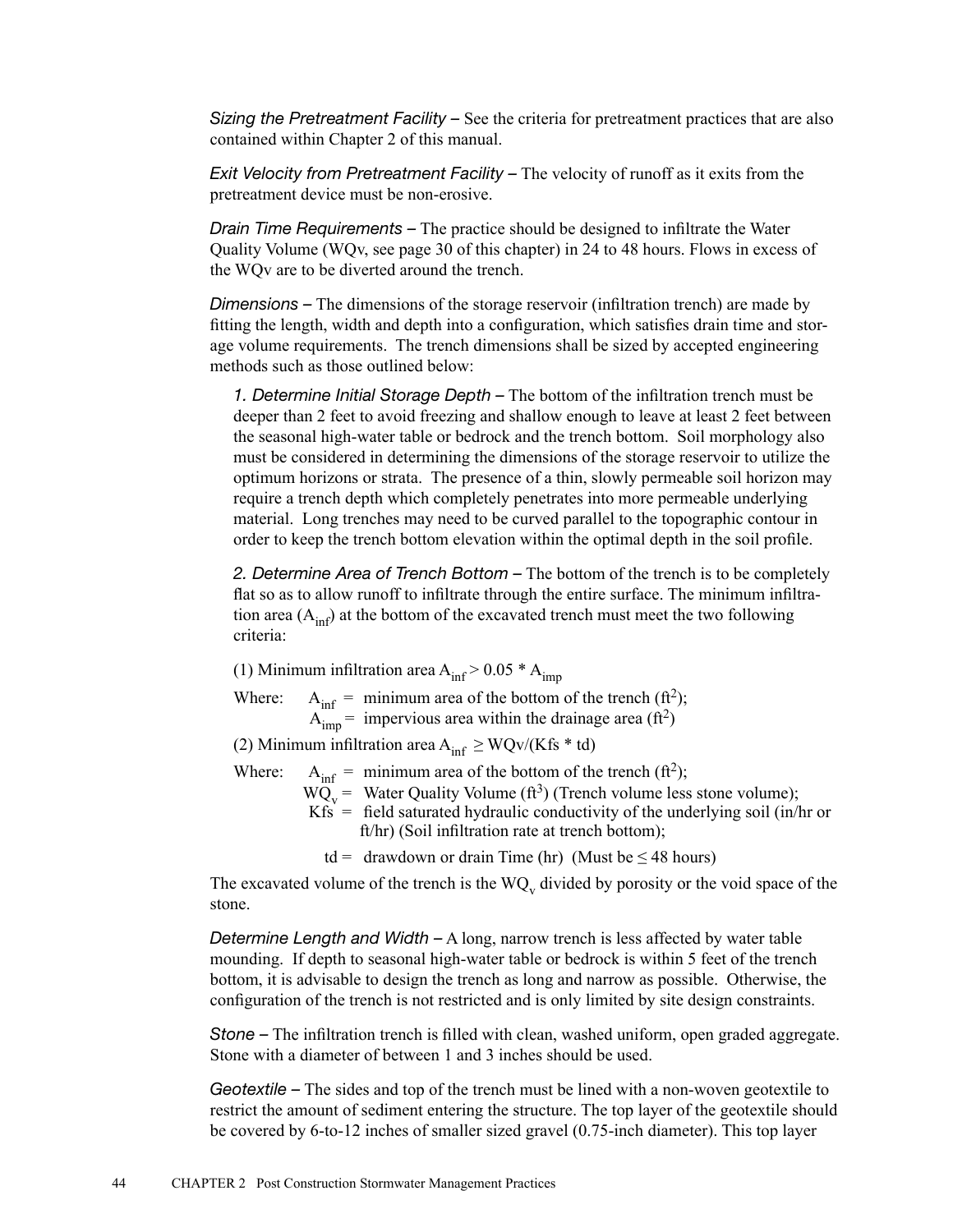of gravel and geotextile must be replaceable. The bottom of the trench must NOT be covered with geotextile to prevent clogging with sediment. The geotextile should meet the following specifications:

| Specification                              | Criteria    |
|--------------------------------------------|-------------|
| Material                                   | ASTM D-3776 |
| Weight, oz/yd2                             |             |
| Grab tensile strength, Ib/min (ASTM D4632) | 90          |
| Elongation at break, % (ASTM D4632)        | 30          |
| Toughness, Ib/min                          | 6000        |

|  |  | Table 2.7.1 Geotextile specification |
|--|--|--------------------------------------|
|--|--|--------------------------------------|

*Bottom Sand Filter –* To promote continued infiltration, the bottom of the trench should be covered with a clean layer of sand, approximately 6 inches deep.

*Observation Well –* An observation well, consisting of a perforated vertical 6-inch diameter PVC pipe with lockable cap should be installed in the trench to monitor performance. The original depth of the well must be marked on the top of the well.

*Overflow –* Infiltration trenches, like all stormwater facilities, must be designed to handle storms, which exceed their storage capacity without damage. Discharges must be non-erosive and overflow must always pass around the infiltration trench without being restricted by sediment filters. For example, the infiltration trenches that accept concentrated runoff from a subsurface pipe must have an overflow structure that collects overflow from within the structure rather than forcing runoff up and out through the geotextile cover.

*Construction Sediment –* Due to their sensitivity to sediment, infiltration trenches should not receive runoff from disturbed areas of the site. It is advisable to construct the infiltration trench only after the contributing drainage area has been stabilized.



Figure 2.7.2 Typical Infiltration Trench with Plunge Pool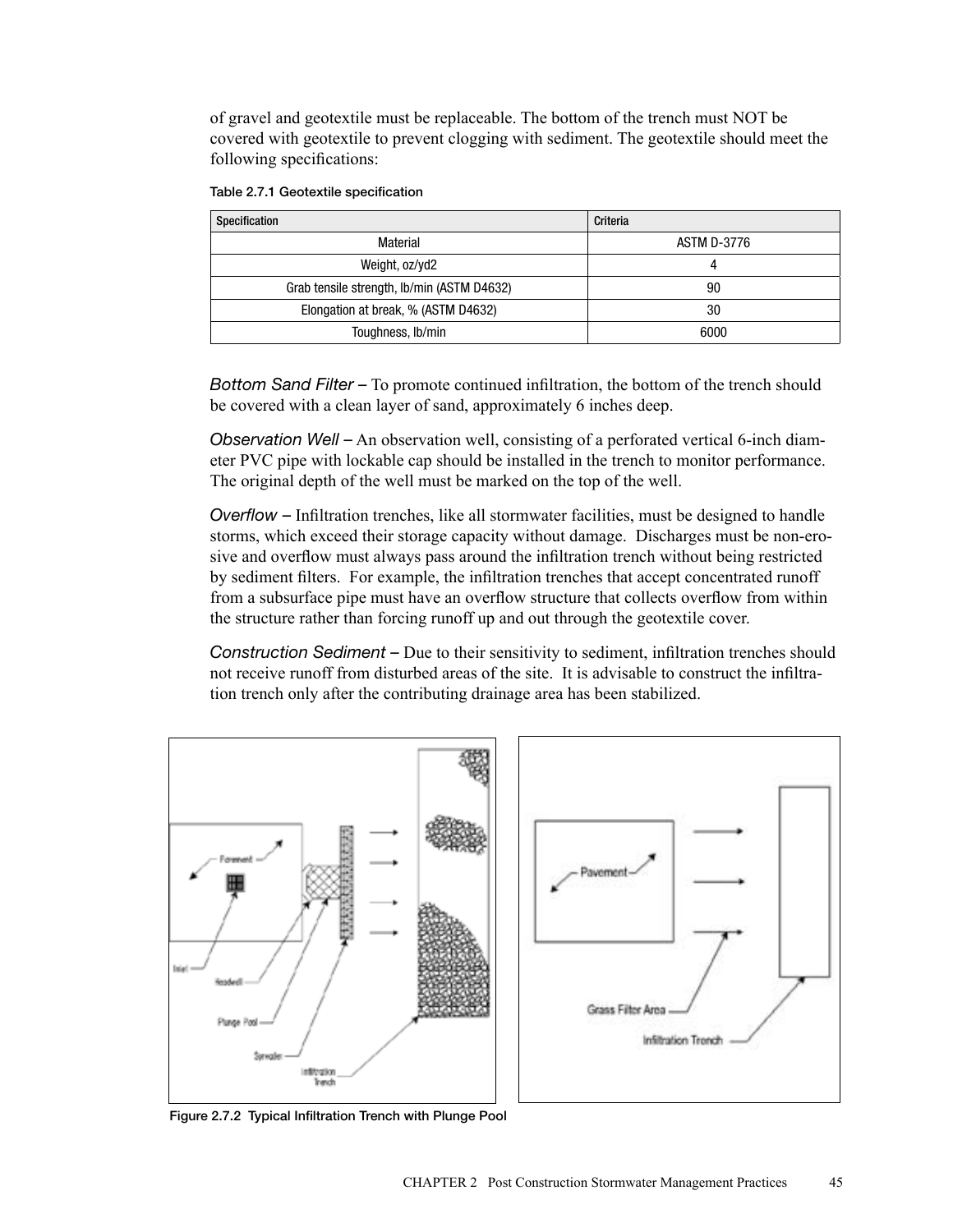

Figure 2.7.3 Illustration of a median strip trench design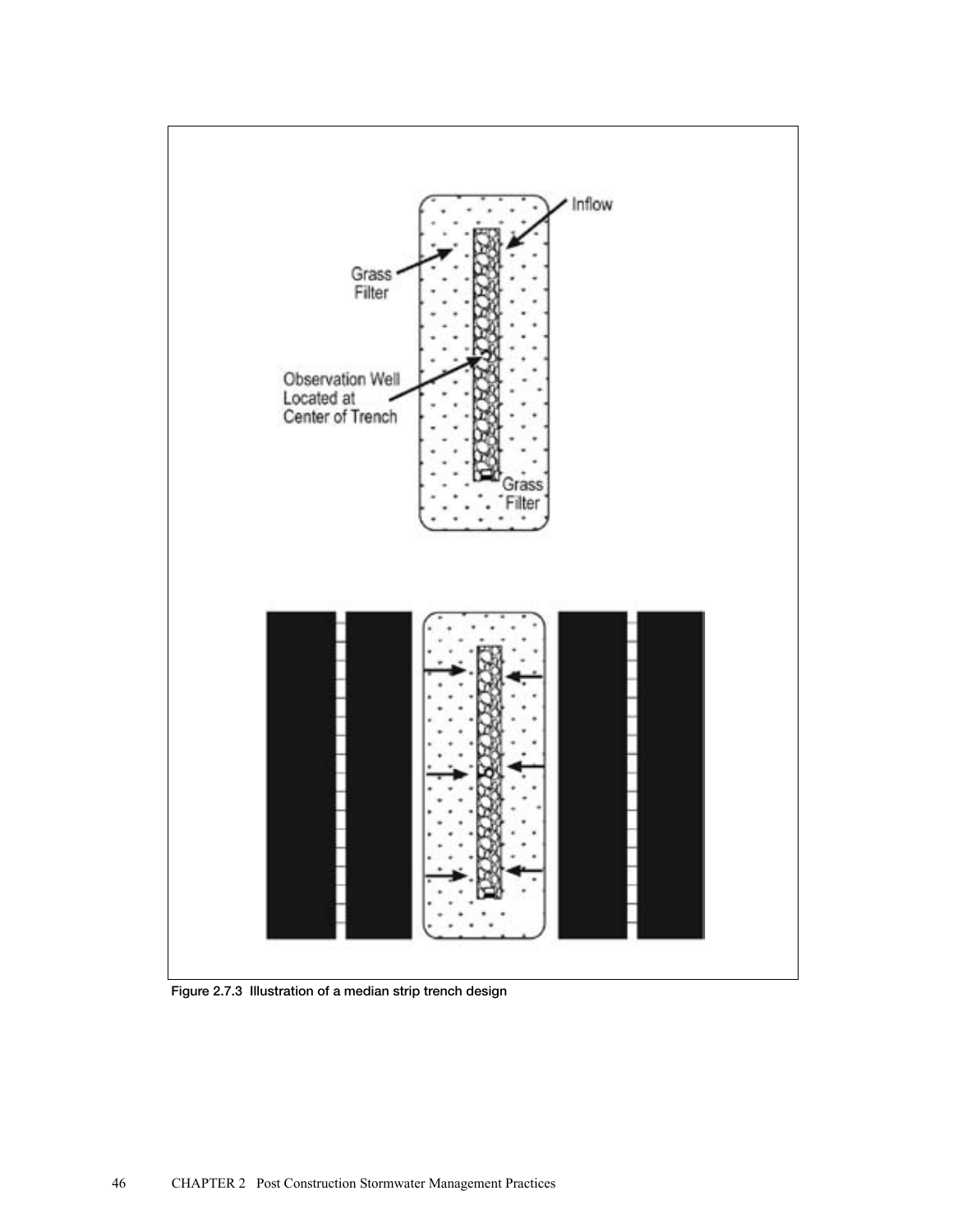Infiltration trenches have a high rate of failure. In one study in Prince George's County, Maryland (Galli, 1992), less than half of the trenches investigated were still functioning properly and less than one third still functioned properly after 5 years. However, many of these structures did not incorporate pretreatment of runoff. Thus, it is critical to ensure that proper pretreatment of runoff has been provided.

#### **Maintenance**

The following regular maintenance and inspection protocol is recommended:

| Schedule             | Activity                                                                                                                                                                                                                         |
|----------------------|----------------------------------------------------------------------------------------------------------------------------------------------------------------------------------------------------------------------------------|
| Twice per year       | Check observation wells following 3 days of dry weather. Failure to percolate within<br>this time Check observation wells following 3 days of dry weather. Failure to perco-<br>late within this time period indicates clogging. |
|                      | Inspect pretreatment devices and diversion structures for sediment build-up and<br>structural damage.                                                                                                                            |
| Standard maintenance | Remove sediment and oil/grease from pretreatment devices as well as overflow<br>structure.                                                                                                                                       |
| Upon failure         | Total rehabilitation of the trench should be conducted to maintain storage capacity<br>within 67% of the design treatment volume and 72-hour exfiltration rate limit.<br>Trench walls should be excavated to expose clean soil.  |
| Annually             | Trim adjacent trees to assure that drip-line does not extend over the surface of the<br>infiltration trench.                                                                                                                     |

Table 2.7.2 Typical Maintenance for Infiltration Practice

Adapted from WMI, 1997 and SMRC

#### **References**

ASCE/WEF (American Society of Civil Engineers/Water Environment Federation), 1998. Urban Runoff Quality Management, WEF Manual of Practice No. 23, ASCE Manual and Report on Engineering Practice No. 87, Alexandria and Reston, VA.

Guidance Manual for On-Site Stormwater Quality Control Measures, Sacramento Stormwater Management Program, City of Sacramento, CA, Dept. of Utilities and County of Sacramento, Water Resources Division, January 2000. Available on-line at http://sacstormwater.org/const/manuals/dl-on\_site.html.

National Menu of Best Management Practices for Storm Water Phase II, USEPA, August 15, 2002. Available on-line at http://cfpub.epa.gov/npdes/stormwater/menuofbmps/ menu.cfm.

New York State Stormwater Management Design Manual, Center for Watershed Protection for the New York State Department of Environmental Conservation, October 2001. Available on-line at http://www.dec.state.ny.us/website/dow/swmanual.html.

Operation, Maintenance and Management of Stormwater Management Systems, Watershed Management Institute (WMI) for U.S. EPA Office of Water, 1997. Washington D.C.